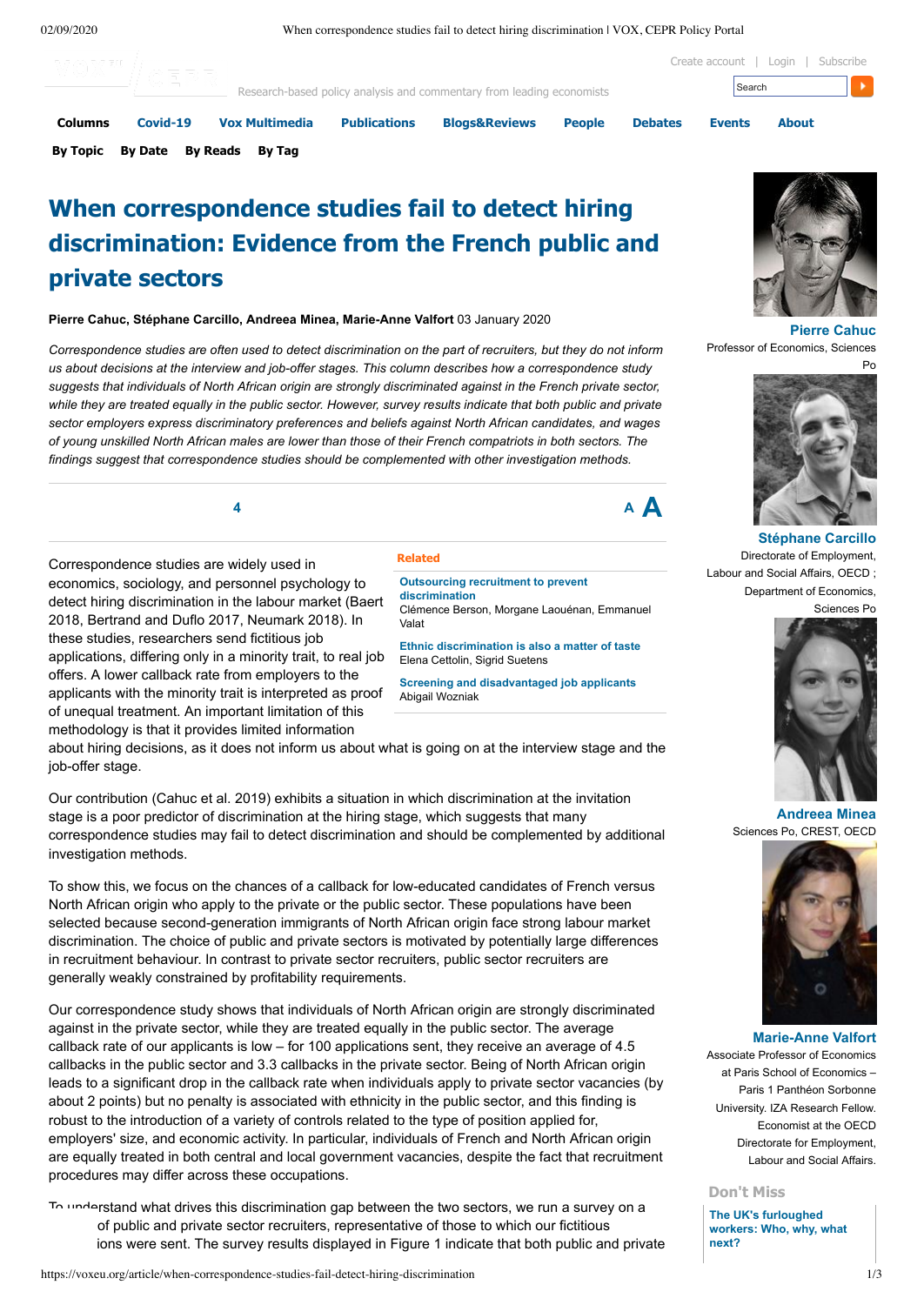## 02/09/2020 When correspondence studies fail to detect hiring discrimination | VOX, CEPR Policy Portal

sector employers express marked discriminatory preferences and beliefs against North African candidates, with only small, non-statistically significant differences between the two sectors. Previous studies have shown that North Africans are as under-represented among public sector hires as they are among private sector ones, especially when it comes to low-educated youth (Fougère and Pouget 2004, Berson 2016). Additionally, we find that the wage of young unskilled North African males is lower than that of their French compatriots in the private and public sectors. These findings are at odds with the absence of differences in callback rates observed at the invitation stage in the public sector between French and North African candidates.

**Figure 1** Discriminatory beliefs of recruiters in the private and public sectors



*Note*: This figure reports the average value of an index of discriminatory beliefs by sector.

To reconcile these empirical findings, we set out a model illustrating a situation in which the absence of invitation discrimination does not automatically result in the absence of hiring discrimination. In this model, recruiters interview workers to get information about their productivity. Interviews are costly. For each hire, recruiters first choose the number of interviewed applicants and then hire the best one. Labour costs are lower in the public sector insofar as job creation is generally subsidised or determined by a budget allocated to a specific job, which is not paid by the recruiter and which cannot be used for any other purpose if the job is not created. In this framework, public sector employers value job creation more than private employers for whom the value of marginal jobs is driven downwards by competition. Accordingly, public employers are inclined to interview more applicants – notably more minority candidates – because the probability of filling jobs increases with the number of interviews. However, following the interviews, only the best applicant is hired. Insofar as interviews do not allow employers to extract all the necessary information on applicants' productivity, the final selection can be influenced by statistical discrimination.

We show that a sector in which the expected profits from filled jobs are higher displays lower differences in callback rates between applicants of different origin, but can also display stronger hiring discrimination among applicants invited for interviews. This case is precisely the one uncovered by our survey of recruiters, which indicates that employers in the public sector value job more than private sector employers. Therefore, the absence of invitation discrimination in

Adams-Prassl

**Herd [Immunity:](https://voxeu.org/content/herd-immunity-who-will-refuse-vaccine) Who will refuse a vaccine?** Thunström

**[Strengthening](https://voxeu.org/article/strengthening-institutional-architecture-emu-new-ebook) the institutional architecture of EMU: A new eBook** Buti, Giudice, Leandro

# **Events**

**CEPR and INSEAD webinars on Fintech and Digital [Currencies](https://voxeu.org/events/cepr-and-insead-webinars-fintech-and-digital-currencies)**

2 - 30 September 2020 / Zoom webinar / CEPR and INSEAD

#### **Social Outcomes [Conference](https://voxeu.org/events/social-outcomes-conference-2020) 2020**

3 - 4 September 2020 / Blavatnik School of Government at University of Oxford (Oxford, UK) / Government Outcomes Lab, Blavatnik School of Government, University of Oxford.

#### **CEPR Household Finance Seminar Series - Exploited by [Complexity](https://voxeu.org/events/cepr-household-finance-seminar-series-exploited-complexity)**

4 - 4 September 2020 / Online /

#### **[Reset!](https://voxeu.org/events/reset)**

5 - 5 September 2020 / Amsterdome, Seineweg 2, 1043 BG Amsterdam, Netherlands / PES / FEPS / S&D / PvdA / WBS

# **CIMS Summer School and**

**[Conference](https://voxeu.org/events/cims-summer-school-and-conference-2020-1) 2020** 7 - 12 September 2020 / Guildford, Surrey, UK / University of Surrey

# **CEPR Policy Research**

## **[Discussion](https://voxeu.org/article/when-correspondence-studies-fail-detect-hiring-discrimination?qt-quicktabs_cepr_policy_research=0#qt-quicktabs_cepr_policy_research) Papers [Insights](https://voxeu.org/article/when-correspondence-studies-fail-detect-hiring-discrimination?qt-quicktabs_cepr_policy_research=1#qt-quicktabs_cepr_policy_research)**

## **[Homeownership](https://voxeu.org/epubs/cepr-dps/homeownership-immigrants-france-selection-effects-related-international-migration-flows) of**

**immigrants in France: selection effects related to international migration flows** Gobillon, Solignac

**Climate Change and Long-Run Discount Rates: [Evidence](https://voxeu.org/epubs/cepr-dps/climate-change-and-long-run-discount-rates-evidence-real-estate) from Real Estate** Giglio, Maggiori, Stroebel, Weber

**The Permanent Effects of Fiscal [Consolidations](https://voxeu.org/epubs/cepr-dps/permanent-effects-fiscal-consolidations)** Summers, Fatás

**[Demographics](https://voxeu.org/epubs/cepr-dps/demographics-and-secular-stagnation-hypothesis-europe) and the Secular Stagnation Hypothesis in Europe** Favero, Galasso

**QE and the Bank Lending Channel in the United [Kingdom](https://voxeu.org/epubs/cepr-dps/qe-and-bank-lending-channel-united-kingdom)** Butt, Churm, McMahon, Morotz, Schanz

# **Subscribe**